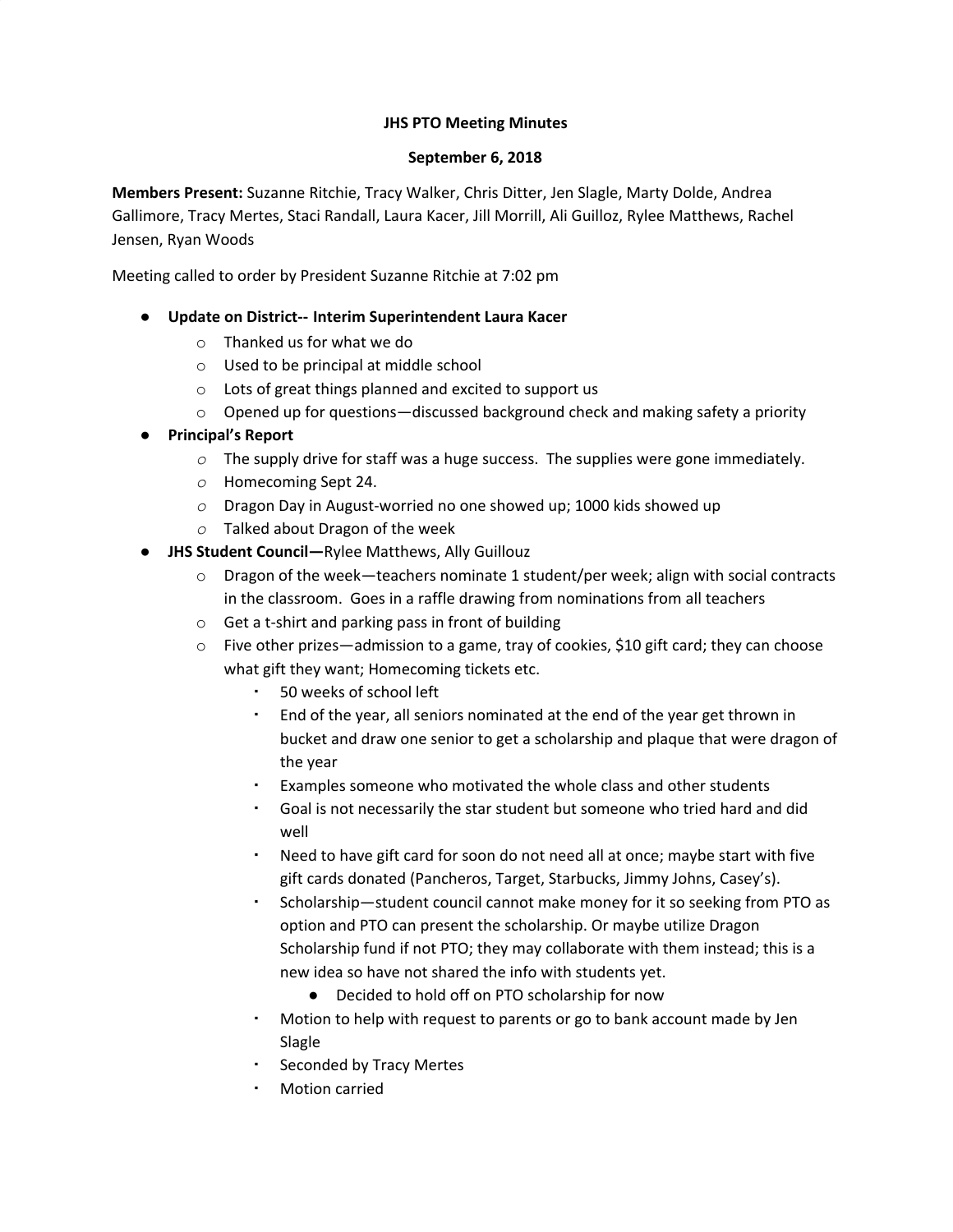- **● Secretary Report**
	- o May Minutes review
	- o Motion to approve May minutes by Marty Dolde
	- o Seconded Jen Slagle
	- o Motion carried

# **● Treasurer Report**

- o Shared the Treasurer's report as of 6/30/18—refer to report for details
	- Amount to spend/available 5742.75
	- Didn't give away grants since just started
	- Motion to approve the Treasurer's report by Stacy Page
	- Seconded by Chris Ditter
	- **Motion carried**
- $\circ$  2<sup>nd</sup> page—refer to report for details
	- Reviewed budget amounts anticipated as income 3240
	- Startup is 1 time only expense won't be there next year
	- Motion to approve by Marty Dolde
	- Seconded by Stacy Randall
	- **Motion carried**
- o Page 3—August—refer to report for details
	- PTO Dues 643.77
	- Paid for liability insurance
	- Startup expenses-see worksheet; \$80 for doughnuts
	- Motion to approve August budget by Chris Ditter
	- Seconded by Andrea Gallimore
	- Motion carried

### **● Old Business**

- o Staff appreciation—Suzanne provided a summary
- o School supply donation—Suzanne reported everything was gone by noon
- o Plan to do another later in the year
- o Teachers Grants—timeline altered
	- Request form last 2 weeks in September; due Oct 1; meet with Ryan to discuss
	- Make decision in November
- o Apparel sales
	- Broken arrow-joined with other schools (Chelsey Tanke)
	- Will get \$1700 check; do at conferences in spring and fall
	- Try to change up which shirts are sold
	- No shipping fees comes directly to your house; good quality

### **New Business**

- o Discussed Friends of JHS form
- o Volunteer sign-up sheet
	- 8 people signed up; 2 attended the current meeting
	- Continue to push this out to others